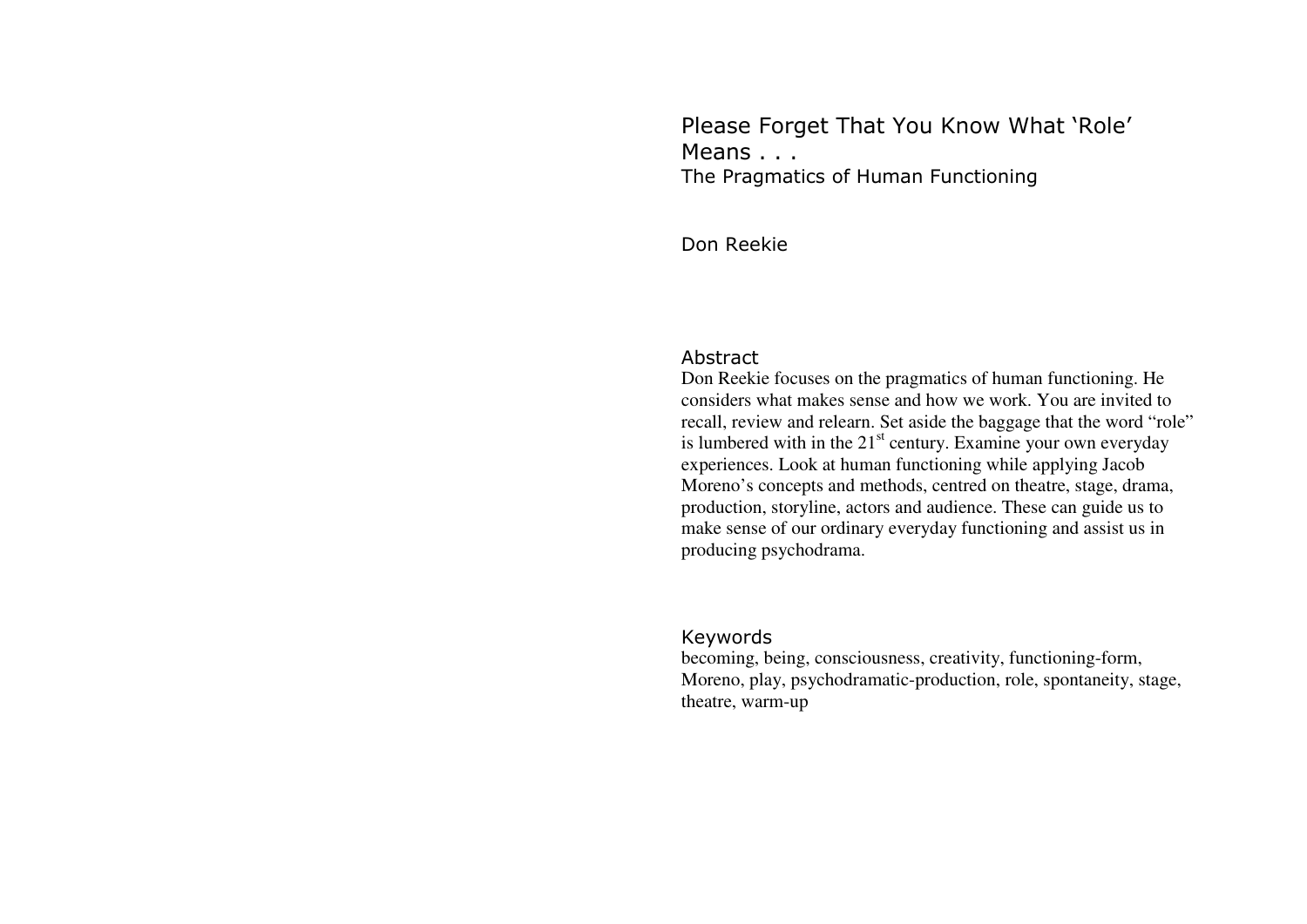# Let's Look At The Way We Are

 I ask you to forget the meaning of role, so that you will be open to clearly recalling what you know about the way we are. My starting point is with seeing *role* as the *functioning form*s we have.<sup>1</sup> As we begin to consider this together we have to accept that words have common use that is beyond our control regardless of how important a word is to us.

Twenty five years ago younger adults with 'self actualization' and 'full potential' in their sights could be put off 'role' because of their desire to be individuated and not defined by society's expectations. Today 'role' is in common use, meaning a prescribed place and fit of a person in an organizational system. When was the last time we heard people speak of their 'job' or their 'job description' or their 'work'? The word 'role' has filled in and taken over. Indeed speakers frequently appear self-satisfied to use a word so superior to 'job', 'task' or 'purpose'.

Moreno took a word, restricted at the time to theatre and sociology, and expanded its scope and relevance to personality development, relationships and community. Today the word 'role' is restricted to 'prescriptions' and 'expectations' to be 'taken on'. 'Role' is popularized as concerning sets of behaviours to be followed. 'Role' is expected to be 'like second nature' – which clearly means 'role' is not seen as our first or true nature.

Psychodramatic methodologies are about the real me and the real you. Our tradition in the Australia and New Zealand Psychodrama Association (ANZPA) gives emphasis to particularities of role. I believe that in our best practice we consider each person in their uniqueness. We consider the functioning form a particular person has at a particular time, in a particular place and with particular people and objects. Functioning form combines a multitude of  $\mathcal{D}$ 

influences brought together from within and without this person.

We can create descriptors of a functioning form which have great communicative power. These may picture a person in action and bring their functioning to our awareness with vivacity. However, it is important to know that our first task is not to depict. First we must work to see the person, appreciate them and meet them. When I was young I knew a coal miner, a wise old man, who said "Don, you need to learn to listen with every pore in your body". I realize that I also need to see with every cell in my body. I meet and engage with the functioning form a particular person has. How do I take him or her into me and come to really appreciate who they are? I believe psychodrama has the goods. Moreno's methodologies offer to take us to the deep flows of heart and soul of each person's particularities.

Let us face the facts. We are matter and movement. We move to survive. Gregory Bateson (1972) wrote "We cannot not communicate". We move, and as a consequence of our movement we continuously communicate. Although we deliberately communicate through gesture, sounds, verbal language and writing, Moreno recognized movement as our primary communication. Just as, we cannot not communicate, we cannot not be ourselves and we cannot not create ourselves.

Whatever else functioning form or role is, it is a phenomenon, the phenomena that we all are as responsive and purposeful beings in action. "Role is understood holistically as a person's specific way of being himself or herself in any given situation" (McVae & Reekie, 2007).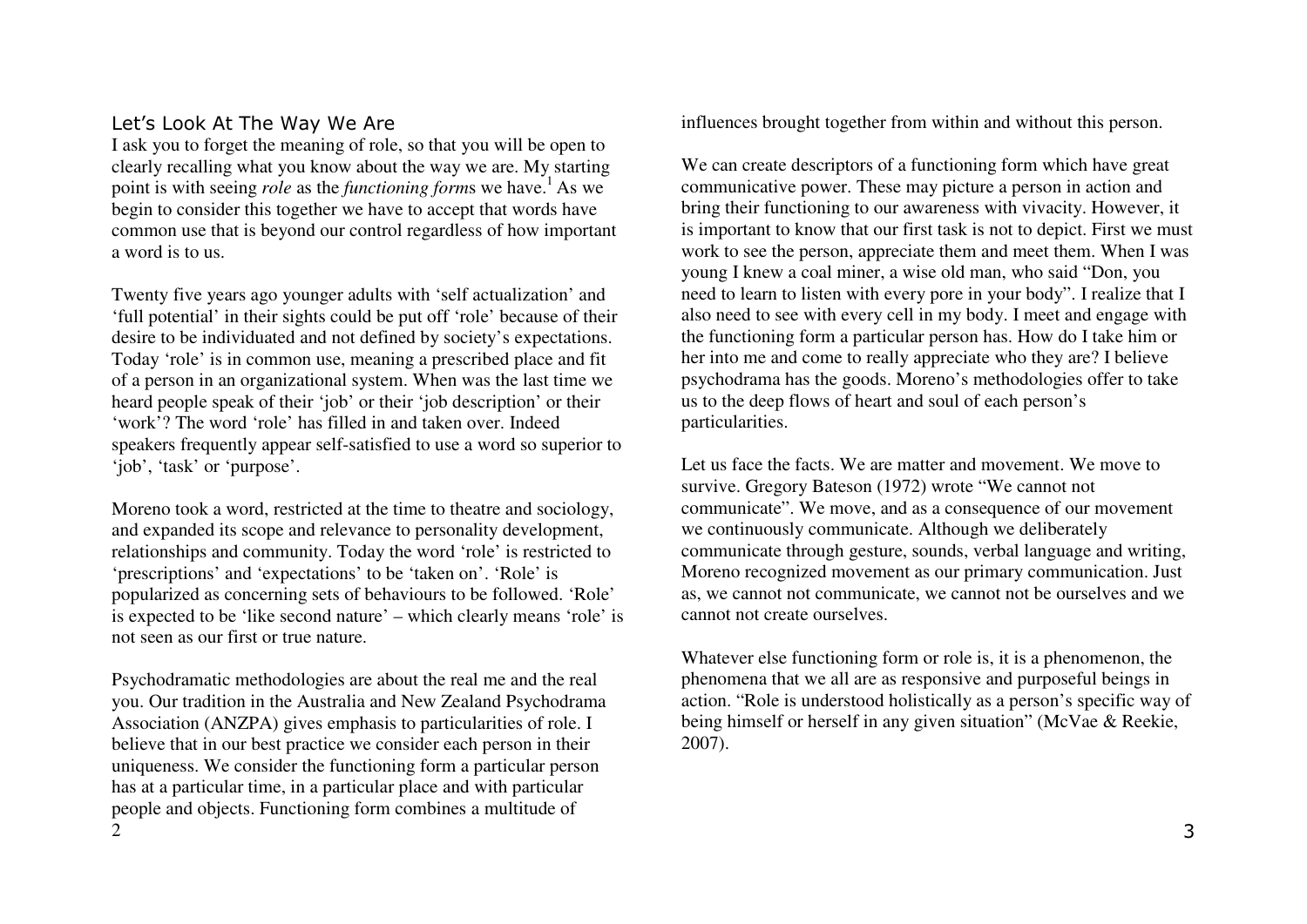## Theatre and Stage

 Theatre imagery can be a medium for what goes on in daily life, and what goes on in daily life informs and becomes an art form in the theatre. My concern here is to set functioning form very firmly into a theatre setting. I believe it is only by placing functioning form on the stages of both theatre and of ordinary life settings that we discover what role really is. The functioning forms each person assumes in the scenes of their life are who they are. When I think role I think person, private and public. I think personality and culture. I think values and relationships. I think that the organization of our human functioning is lit up by my seeing everyday scenes as if they are theatre, each on their own stage.

Let us not limit enactment to what happens in a theatre, nor restrict spontaneity to what takes place on a stage. Let us see life as drama, enactment as the happenings and spontaneity as our ability to be free to be ourselves. We can think of the chunk of space where life happens as stage. The processes of theatre production can provide us with constructs to describe what is happening in the scenes of life. On the other hand theatre aims to imitate, present and focus our attention on the lives we live.

Psychodrama gives opportunity to bring our lives to stage as theatre and laboratory. We can work to experience, to learn and to develop by applying Moreno's canon, universals and instruments. The Canon of Creativity posits the interactions between warm up, spontaneity, creativity and cultural conserve. The word 'canon', I think, indicates that this is the way things always happen with human beings. It cannot possibly be that Moreno had in his mind a council of wise authorities enacting edicts. The Four Universals recognize that we are set in time, space, reality and cosmos. The Five Instruments necessary to psychodrama are stage, patient, director, auxiliary-ego staff, audience. I do not usually follow

Moreno's use of 'patient' and 'staff'. These arose naturally from his psychiatric hospital setting at Beacon where he did have patients and staff. These three sets of factors are powerful influences on the scenes of our lives and the living theatre of psychodrama. They guide us in production and in discerning the pragmatics of role. Thinking theatre, stage and drama assists us to reveal the dynamics of people interacting in their functioning forms.

In theatre a role is conceived, a script written, a cast developed and drama enacted in a specific context. Playwright, artistic director, stage manager, set designer, sound and lighting technicians, choreographer, composers, musicians and performers combine so that each role of the play has its place and its integrity. Without integrity the actor will ham or caricature the role he or she plays. In life, integrity is demonstrated when individuals in relationship are recognizably being themselves. They are each a seamless whole of many interweaving elements. The stage on which we act is the actual context, the set is just the way things are, and the choreography and scripting emerge as a reciprocating dance that evolves between all of the co-producers of the drama, who are being themselves just as they are.

As a child of eleven, my father sometimes took me to his work on the River Thames, where he was Boson (Boatswain) of wharves and lighter roads. Lighters were barges which carried cargo from large ships to the wharf. They were tied to buoys in the river while awaiting the Boson to shift them into their proper order. Eventually they would be tugged or sculled to wharf-side for unloading. We would scull out in a dinghy to 'the roads', the queues of lighters parked in river centre. His task was to reorder the lighters to be taken next day for unloading at the wharf. With a single 27 foot oar, he freed and moved each fully-laden, giant, steel lighter and remoored it into position. I stood by him as he guided them aware that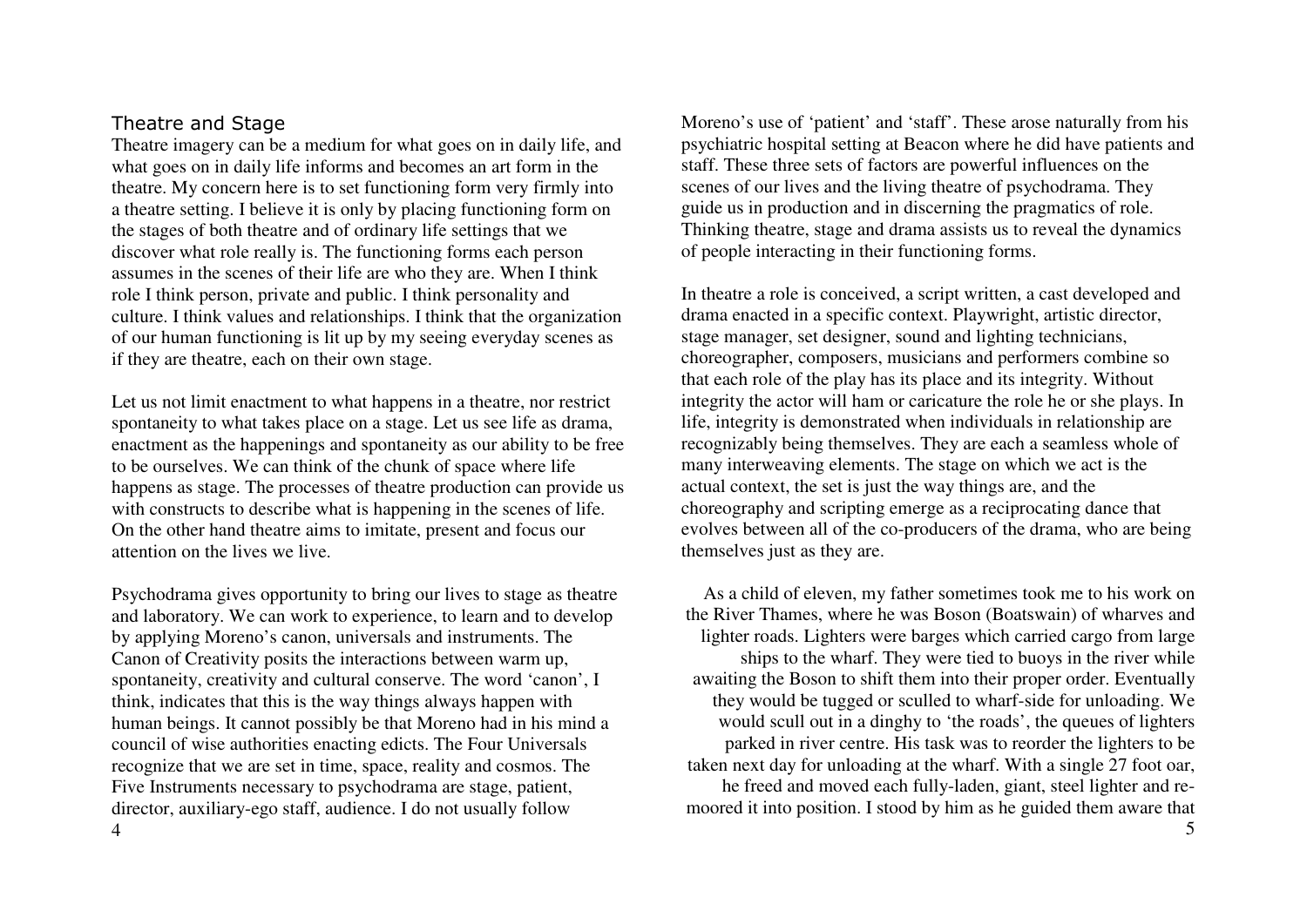the river's hidden power was our only engine. The oar eased us into a tide flow, and then an eddy, to be checked by a surge, to carry forward on pressures generated from river-bed formations, and then turned us to glide into place. I was unbalanced by lurch or jerk of the lighter as we shifted flow to flow. With practiced eyes and spread feet, sensing familiar pulses and drives within the chunk of water beneath us, my father's whole body was at one with the river - to magically bring each lighter to its proper place.

The chunk of space we think of as stage is multi-dimensional. It seethes with the influences of relational currents. An attuned producer senses the stage space, standing beside a protagonist, interviewing for role and responding to each influence within the scene. Every space has the three basic dimensions of height, width and depth. The stage space has a multitude of less obvious dimensions. Experienced producers become attuned to these. They include location in time, the process of time, the consciousness of past and future in the present, the emotional reactivity with past events and relationships, the anticipations of future whether hopeful or fearful, the actual realities of the specific environment, the social dynamics in the current context, the apprehension of cosmos for the central actor, and for those who are auxiliary egos in the drama. The scene is filled with influences and possibilities. The people, the actors, move in their various functioning forms within that chunk of space with its mixture of influences.

In the scenes of life or within a psychodrama, the actors are creative geniuses, though their potential may be rudimentary or realized. Each person in any moment will have developed their functioning form to a certain degree of spontaneity. A basic level of spontaneity is seen when they take on a functioning form, a higher level of spontaneity shows in fluent play of functioning forms, and at a third level they may have ability to be creator of their own functioning 6

and therefore of their self and their being. They might then be said to be 'on song' or 'in flow'. "When spontaneity is low, there will be a lack of role flexibility, while increased spontaneity activates a person's innate creativity and generates new, more effective roles"(McVae & Reekie, 2007).

## How Do We Learn To Be Ourselves?

 We learn to be and become who we are through action and enactment. Development of Morenian spontaneity is the development in us to be free, to select and to perform actions mindfully with immediacy, flexibility, adequacy, creativity, originality and vitality. Here I notice that psychodrama depends on play and playfulness. Life is not only spiced by play, but play is the central machinery by which we learn the functioning forms we have and are. When we are very young it is essential that we engage, interact with and demand of our caregivers. As toddlers we begin to interact with our environment and, in time, with our peers. The pace and quality of learning involved is huge. We imaginatively create and interact with our own special companions, entering realities beyond the observation of adults.

Sara Smilansky (1990), a childhood learning educator, viewed the play of children between two and seven years of age as sociodramatic. On reflection, we recall that at that age children constantly organize games in which they play at life. Even alone they play at being the grownups. There is no doubting their absolute conviction that they really are doctor, parent, checkout operators or whoever they choose to be. Another aspect of their play is the discussion about the veracity of enactments and accuracy of portrayals. Learning through play is an effective process. It involves copying, purposefully being, gaining playful flow and shifting into creation mode.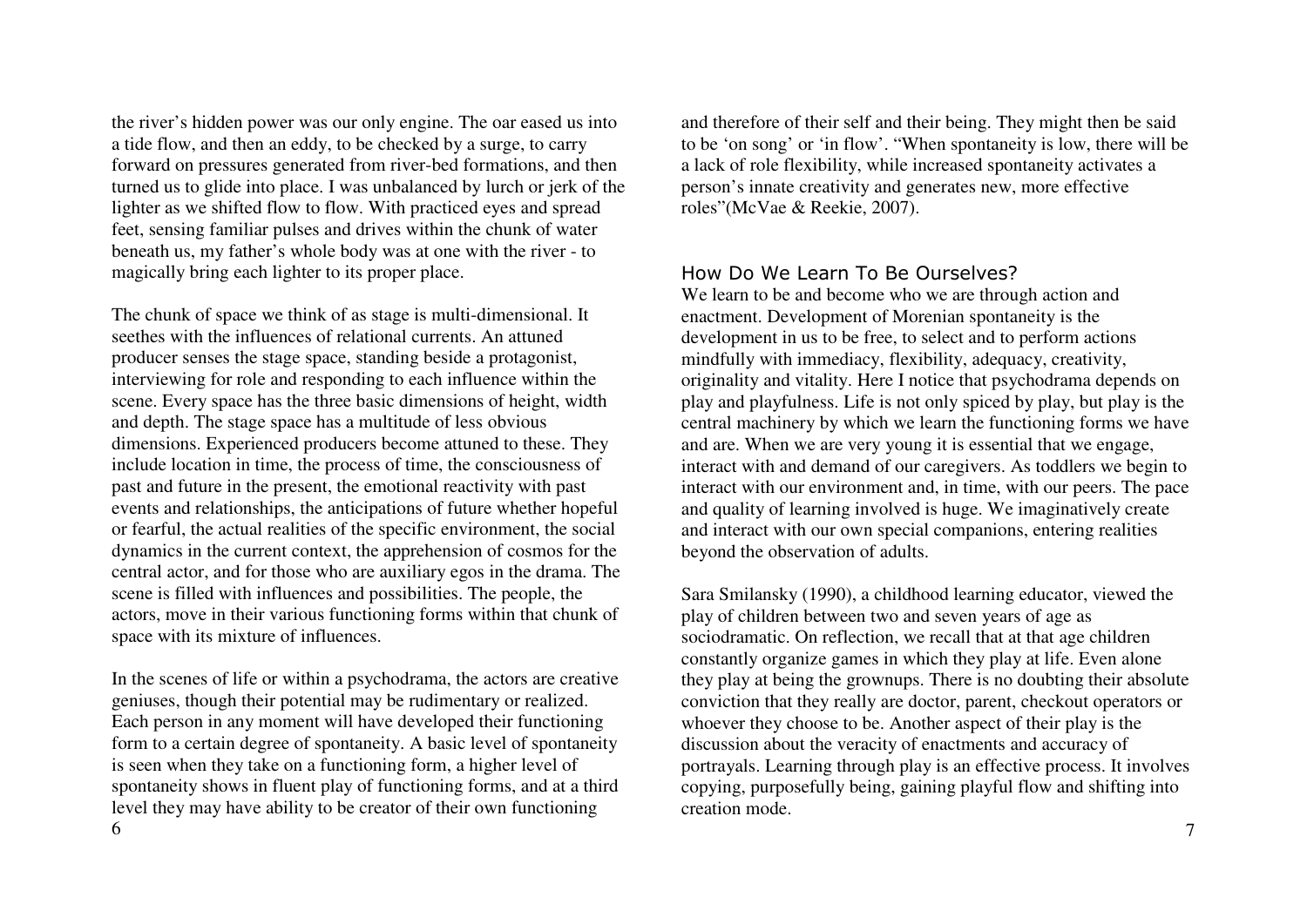Play is not just a childhood success story. With play adults develop freedom, control, and fluency. In an interview, relatively new Red Arrows aerobatic team pilots of the Royal Air Force spoke of their training, and the manoeuvres through which they learned and would perform. They said that they were encouraged to play. They were already highly skilled pilots. In learning to manoeuvre as a team they moved not to risk-taking but to play. They spoke of delight, edge, freedom to be in the immediacy of the moment and of an uncanny sense of the whole team in unison.

In psychodrama, we build on our recognition that play generates warm up to spontaneity. Play involves heightened absorption and delight at the experience. Focus and delight promote freedom and flow, which engenders persistent practice and sharpened precision. Play is crucial to spontaneity development and role development. Role Training sessions are marked by play, spontaneity, creativity and delight. This is not to forget that for people of all ages play is very serious stuff. Just watch a child alone with an imaginary friend or listen to a sportsman or sportswoman speak of their aspirations. Let us recognize that practice in play is not just for future gain. Becoming is not separated from being. In play, immediate reality is pleasurable.

# Getting To Know ME - And You: The 'Ins' and the 'Outs'

 We come to know who we are as we oscillate between subjectivities and objectivities. We observe ourselves and others as life happens, and then as if from outside or on reflection. Here I build on recognition of subjective and objective separation and integration in psychodrama. Our functioning forms rely on our brains to utilize separate flows of consciousness, seamlessly organized in our every moment. Or maybe I should think flows of cognition, since some of 8

the experience I write of is out of consciousness.

Sometimes, it becomes very clear that the Central Nervous System (CNS) organizes itself so that we experience ourselves from a metaposition. During my mini-stroke I was conscious of myself from outside of myself as well as being in myself. I did not see myself from the outside as people do in near death experiences. I had an observing consciousness of myself and of the effort I was putting into battling to control my cognitive and motor functions. There were two distinct streams of consciousness, one interested in the other.

American neuro-scientist Jill Bolte Taylor (2008) claims her severe stroke to be a brilliant research opportunity. She reports the extent of the separation of distinct CNS functions, including her monitoring of awareness. She presents from severe brain disorders and her own raw data. She says the right hemisphere focuses on right here and right now', with picture and movement awareness. The left, she says, has linear linking with past and anticipates and hypothesizes as to the future.

Julian Jaynes (1976) was a psychologist way ahead of his time in the 1960s and still controversial when he died in the 1990s. His views of CNS anticipated neuro-psychological research that continues today. Amongst a host of innovative thinking he envisaged a mind that functions as if there is an 'analog I' and a 'metaphor Me'. He recognised that we have CNS-organised spatial awareness in our minds that matches the spatial realities of our world. He saw that we image in fragments that might be like a slide show, were it not that we narratize. Narratizing is our constant practice of stringing our data into stories. We hardly ever produce stories matching exactly as it is in our worlds, but inside it is our reality.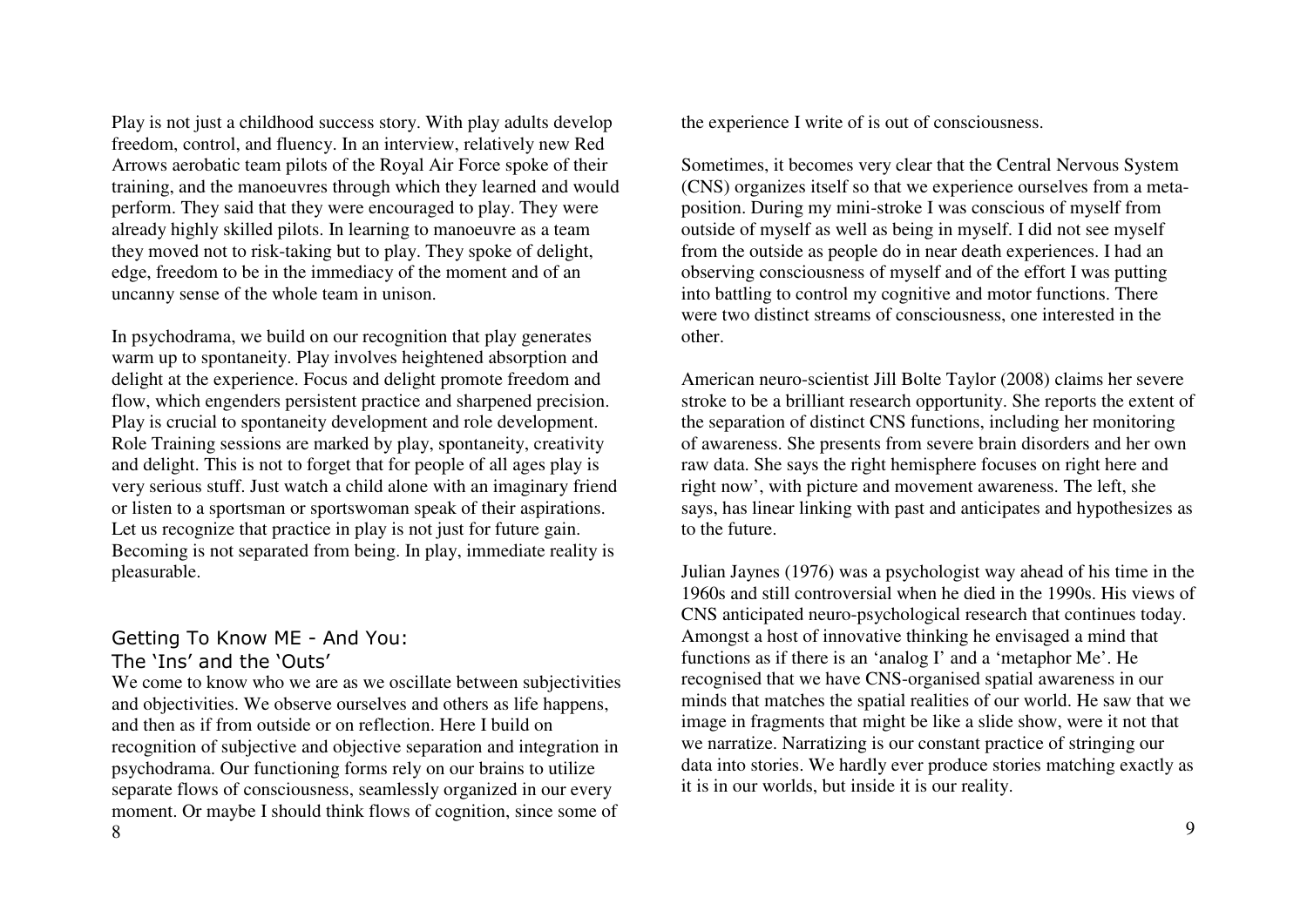In our inner world we can anticipate what might come to be in our outside world. As 'analog I', we each venture experimentally into possibilities. The process of anticipation readies us for our next actions at incredible speed, yet with ability at times to go in slow motion. 'Metaphor Me' is a bonus. Not only are we able to view our world in our heads, we can also see our self, a 'metaphor Me' in the scene. One moment active agent in the drama, the next we are observing ourselves. Meanwhile our CNS fine tunes our actions, all largely out of awareness.

Think of these processes as motor coordinated sporting prowess. We hold our breath at a fine golfer's green putt, or at an expert rugby conversion attempt. We have not the time for such pause amidst a netball game where a centre takes a pass midair in centre court, twisting her body to deliver a lightening pass to her goal-attack. 'Analog I' probabilities are being extended forward while 'metaphor Me' is constructed as a future projection, coordinated to have all bodily movements of precise sequence and speed geared to singleminded purpose. The organization of mind through the coordination of the CNS is a miracle of complexity and holism. Especially this is so in relationships. There, future projection, social atom, creativity and surplus reality are active in the mix. Psychodrama has production methodologies that promote access to these streams of consciousness. Psychodramatic techniques open and vivify awareness. They promote healthy pathways of thinking, feeling and action.

Producing Amplification of the 'Ins' and the 'Outs' Much insight in art, humour and theatre depends on disjunctions and sequencing that throws experiences into sharp relief. Psychodramatic production techniques produce oscillations of viewpoint from subjectivities to objectivities that sharpen clarity of 10

awareness. Here I consider the elegance and effectiveness of psychodramatic production techniques. See how they are embedded in our natural means of gaining freedom of our functioning forms through our lifelong development in spontaneity.

Real life has those very elements that psychodrama theatre requires as building blocks as it imitates and emulates life, as it is and as it can be. If life were to go as would be best, then as children we would have a trusted stage on which to learn. The first trusted stage should be the environment that parents create. On that stage we should each have been welcomed and come to belong, have had our inner truths acknowledged, gained recognition of our selves, been valued for our contributions, and been assisted to discover how to enter into the feelings, values and motivations of others while able to see ourselves through their eyes.

Moreno (1946) envisages a phase of 'all identity' where it is our right to know we belong - but with no guarantee. He sees a 'double phase' where it is our right to have our unique experience validated – but with no guarantee. He sees a 'mirror phase' where vision and recognition of ourselves in relationships is our right - but only if our caregivers are capable of recognition and coming alongside the child. Finally, in the phase of 'role reversal', it is our right to have mutuality, empathy and encounter with responsive auxiliaries – and again there is no guarantee that each child will know rich social relationships on a trusted stage.

Developmental processes and phases that have power to promote the growth of spontaneity through childhood are alive and strong in psychodrama's production techniques. Group warm up and the promotion of communal belonging and of auxiliaries, each to each other, produces a setting for healing drama. Doubling involves a group member, recruited from the audience, standing at a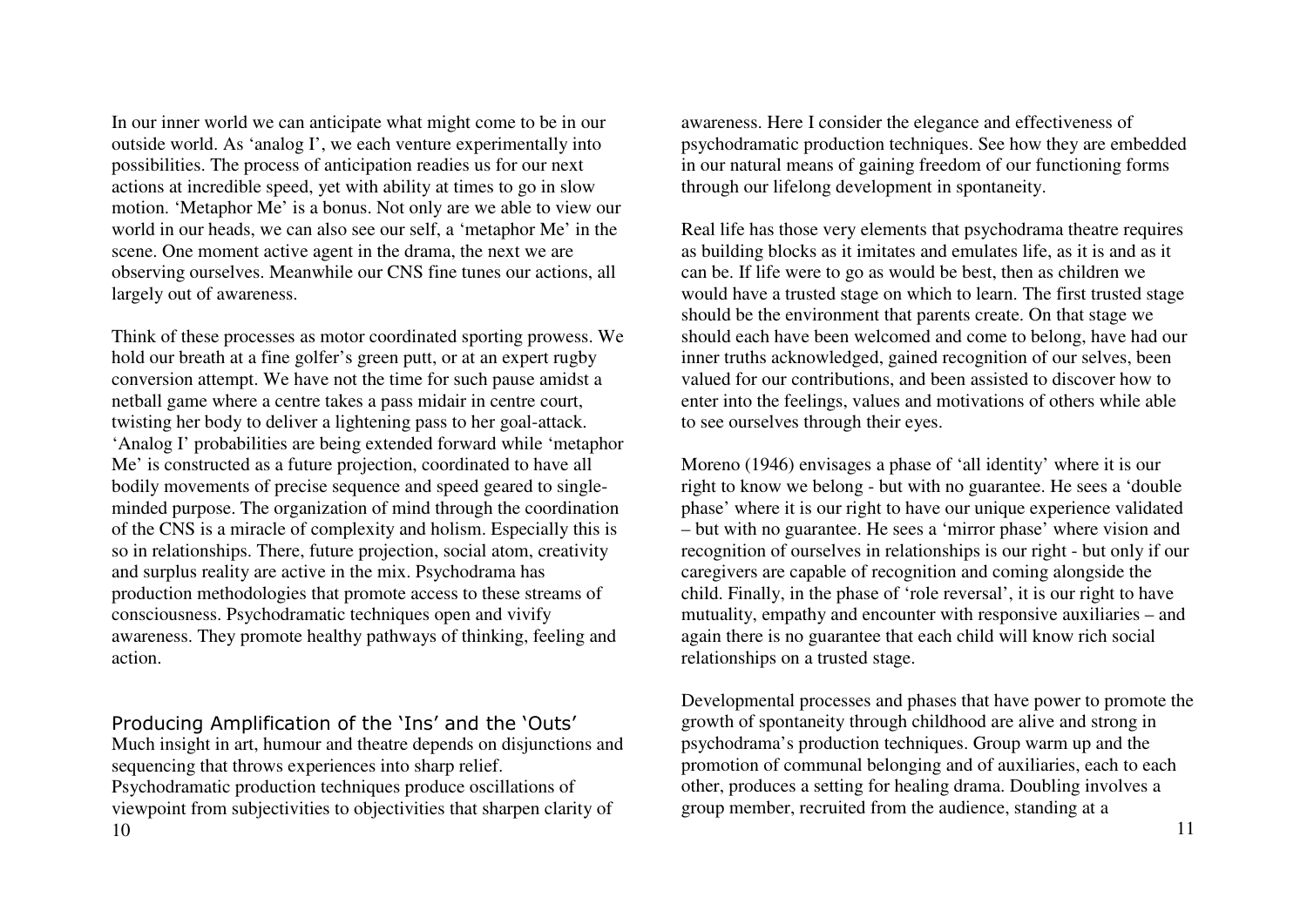protagonist's shoulder behind peripheral vision. He or she becomes an inner voice, tuning in to aspects of experience out of reach or inexpressible. Mirroring has the protagonist witness, from an audience position, a replay of a scene that she has just enacted. Observing herself functioning as a timid mouse may provoke her to intervene on her own behalf. The central actor's script emerges from the role reversing interactions between him or her and the people of their life drama. In Australia and New Zealand, more than in other countries, role reversal continues throughout a psychodrama. $2$  The protagonist enacts each role first. One moment the protagonist is herself, then her father or sister, and then she is herself again. The auxiliary plays each aspect of role as the protagonist has before them. In concretisation the intangible or subliminal is made concrete. Body sensation or movement is enacted while an auxiliary actor is in the place of the protagonist. Experiencing a back ache, the protagonist focuses on this single element of his being. Warming up to the experience he animates and personalizes his body discomfort, giving voice to the meaning he discovers.

The production techniques of psychodrama bring to enactment our brains' processes which are working for us continuously. They amplify facets of separate streams of both conscious and unconscious cognitions and make them accessible. They offer a stage that can be trusted, a stage on which to learn anew the lessons of life which are our birthright.

Who has Naming Rights and Whose View is Real? When role is enacted on the stage of life or on the psychodrama stage, who decides what the truth is? What are the effects of the act of naming? How is functioning form to be comprehended? I think it important to clarify who has the right to discern a functioning form and construct a descriptor. Does the person themselves have prime 12

claim to say how it is? We know that a protagonist knows some things and misses a great deal. We know that auxiliaries and audience can see and affirm things the protagonist does not know. Is the observer in a better position to depict another's functioning form? If so, which observer? Is it the one up close and personal, the one impacted full on? Or is it the one more distant whose attachments are less caught up? Is someone more distanced inevitably better placed? What if their social atom experience has a similar or common history? Such a one may have more intense emotional reactivity.

When I work with a client who describes a person who has dominated and oppressed him or her, I aim most of all to appreciate the client's experience. Whatever tag they come out with, what that means for them is my interest. They might say "Tyrannical Bastard". I might think "Cruel Oppressive Tyrant". I work like a double to feel into their experience and gauge the weight of their words. I consider the stage they stood on when abused - the context, the time, the power differentials and the values taken for granted. I think of the stage they stand upon currently as they deal with whatever it is they are challenged by. Functioning forms are sensed and engaged with as scenes are dramatized. The narrative is in the present and in action.

On a psychodrama stage the protagonist gives up naming rights and enters flows of experience in a theatre of truth. They may want to build up strength to stand against, or see need to withdraw and escape oppression. Role structure and social atom history may be contaminating performance and distorting their constructions and depictions of the way things are. Then, there is need of development. The director-producer notices when there is role taking rather than role playing. Health in functioning forms is worked for through interaction, and not by the director's analysis or 13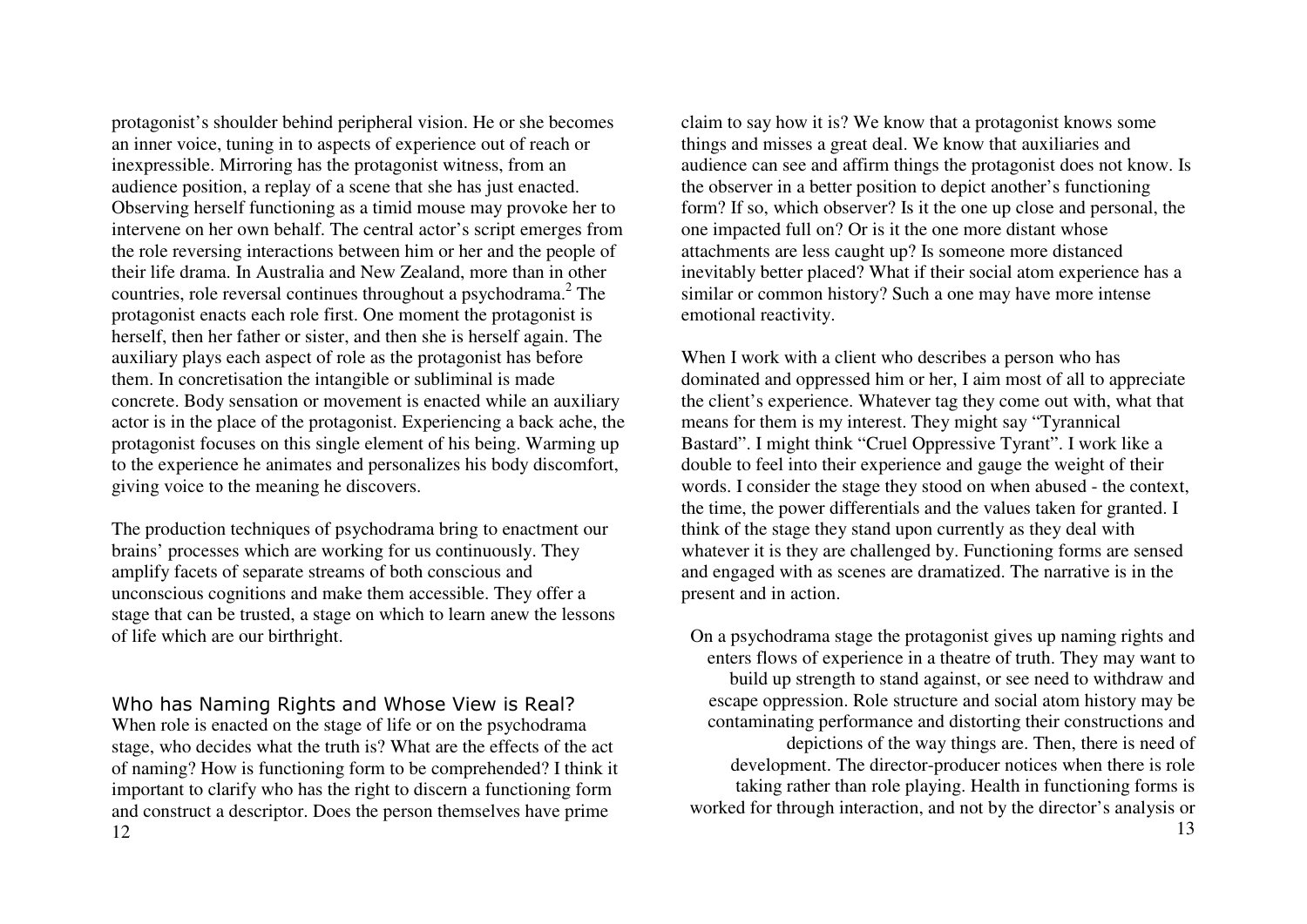wise judgment. Catharsis of integration and social atom repair move outward from within, balanced by movement inwards from the functioning forms in relationship interactions. The essential holism of movement and being is what touches soul, heart and mind.

Each person has their own viewpoint from their starting place. Each person has a private naming place within their cognitive filing systems. Psychodramatic staging has capacity to loosen conserved positions and strengthen purposes. Production allows the dynamics to come alive and test realities. The protagonist is held in relationship where they know they belong. They are befriended as self and as their antagonists in role reversal*.* In all of this we are not diviners or arbiters of truth, but lovers of the protagonist. The more we appreciate them and delight in them, the more they will search themselves and trust themselves to realize themselves. It is on the stage we can know what role means. If we love our words and our depictions more than we love the protagonist, then both we and they are lost.

Good theatre produces good therapeutic conditions. Constructing therapeutic outcomes produces poor theatre and inadequate therapy. I believe that is because the director's heart and mind have moved away from the protagonist. If the life of the protagonist is produced with robust heart then the living script flows, and his or her healing imperative leads the therapy. Whenever you enter a helping relationship you have first to find a yes in you to the person or group. If you really cannot find a yes, then you are not a person who can help them. This fits for me with the Oscar Wilde character in the play *The Judas Kiss* (1998), who said "You can only know someone if you first love them". It also aligns with Socrates' reply to a mother who was beseeching him to be teacher for her son. "Woman I cannot teach your son, he doesn't love me".

Role attribution in accord with psychodramatic production must be lovingly respectful. Theatre is a place of encounter. Role has full meaning at the place where we meet and engage with desire to appreciate and delight in this particular person, here and now.

### End Notes

- 1. The main passages from Moreno which relate to functioning form, role, spontaneity and allied factors throughout the paper are from: *Who Shall Survive* (1934). The pages cited are from the 1978 3rd edition - Preludes… ppxiii–cviii, Canon of Creativity pp39-48, Role pp75–77, Learning pp542-547. Also in the 1993 Student edition - Canon of Creativity pp11-20, Role pp47–59, Learning pp201-207. *Psychodrama First Volume* (1946). The pages cited are from the 1977 print of the 4th edition - Introduction (Instruments) ppa-e, Role ppII-VI, God-act pp8-9, Spontaneity pp47-93, Role Definitions pp153-161. *Psychodrama, Second Volume* (1959). The pages cited are from the second print 1975 - The Unconscious pp45-88, Megalomania Normalis pp139-140. *Psychodrama Third Volume* (1969). The pages cited are from the second print 1975 - Universals pp11-29.
- 2. Within ANZPA, auxiliary egos are coached to spontaneity in role. However, when another character than the one in conversation is to respond, the protagonist moves into that role as a consequence of the continuing role reversal. The auxiliary actors can thus find themselves playing several different roles in a drama, rather than sustaining a single role as is regarded as essential in many countries. Remarkably, every actor enters into each role faithfully. All the participants' spontaneity is heightened and none are locked into a role. With adequate sharing in the integrative phase, 'de-roling' exercises are redundant.